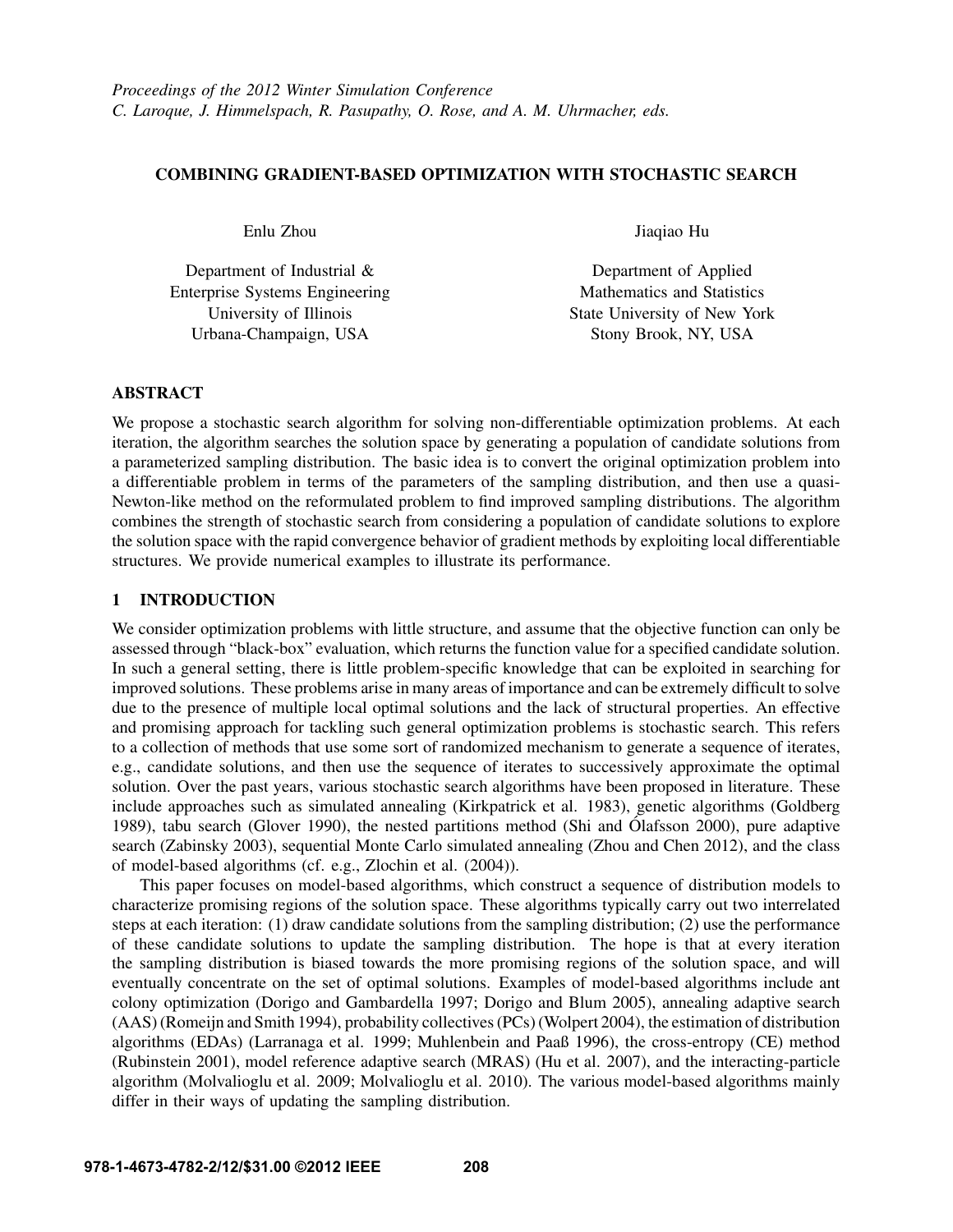Because model-based algorithms work with a population of candidate solutions at each iteration, they demonstrate more robustness in exploring the solution space as compared with their classical counterparts that work with a single candidate solution each time (e.g., simulated annealing). The main motivation of this paper is to integrate this robustness feature of model-based algorithms into familiar gradient-based tools from classical differentiable optimization to facilitate the search for good sampling distributions. The underlying idea is to reformulate the original (possibly non-differentiable) optimization problem into a *differentiable* optimization problem over the parameter space of the sampling distribution, and then use a direct gradient search method on the parameter space to solve the new formulation. This leads to a natural algorithmic framework that consists of the following two steps at every iteration: (1) generate candidate solutions from the current sampling distribution; (2) update the parameters of the sampling distribution using a direct gradient search method. Although there are a variety of gradient-based algorithms that are applicable in step (2) above, in this paper we focus on a particular algorithm that uses a quasi-Newton-like procedure to update the sampling distribution parameters.

The rest of the paper is organized as follows. We introduce the problem setting formally in Section 2. We propose the algorithm along with its derivations in Section 3. We carry out some numerical study in Section 4 to illustrate the performance of the algorithm. Finally, we conclude this paper in Section 5. All the proofs are given in the Appendix.

#### 2 PROBLEM FORMULATION

Consider the maximization problem

$$
x^* \in \arg\max_{x \in \mathcal{X}} H(x), \quad \mathcal{X} \subseteq \mathbb{R}^n. \tag{1}
$$

where the solution space  $\mathscr X$  is a nonempty set in  $\mathbb R^n$ , and  $H: \mathscr X \to \mathbb R$  is a real-valued function. Denote the optimal function value as  $H^*$ , i.e., there exists an  $x^*$  such that  $H(x) \le H^* \triangleq H(x^*)$ ,  $\forall x \in \mathcal{X}$ . Assume that *H* is bounded on  $\mathscr{X}$ , i.e.,  $\exists H_l > -\infty$ ,  $H_u < \infty$  s.t.  $H_l \leq H(x) \leq H_u$ ,  $\forall x \in \mathscr{X}$ . We consider problems where the objective function  $H(x)$  lacks nice structural properties such as differentiability and convexity and could have multiple local optima.

Motivated by the idea of using a sampling distribution in model-based optimization, we let  $\{f(x; \theta) | \theta \in$  $\Theta \subseteq \mathbb{R}^d$  be a parameterized family of probability density functions (pdfs) on  $\mathscr{X}$ , where  $\Theta$  is a parameter space. For each distribution  $f(x, \theta)$  in the family, it is easy to see that

$$
\int H(x)f(x;\theta)dx \leqslant H^*, \quad \forall \theta \in \mathbb{R}^d.
$$

In this paper, we simply write  $\int$  with the understanding that the integrals are taken over  $\mathscr X$ . The equality on the right-hand-side is achieved if and only if there exists a  $\theta^*$  such that the probability mass of  $f(x; \theta^*)$ is concentrated only on the set of global optima. Hence, finding  $x^*$  can be done through finding  $\theta^*$ , and the maximization problem (1) can be converted to

$$
\theta^* = \arg \max_{\theta \in \mathbb{R}^d} \int H(x) f(x; \theta) dx.
$$
 (2)

So instead of considering directly the original function  $H(x)$  that is possibly non-differentiable in *x*, we now consider the new objective function  $\int H(x) f(x; \theta) dx$  that is continuous on the parameter space and usually differentiable with respect to  $\theta$ . For example, under mild conditions the differentiation can be brought into the integration to apply on the p.d.f.  $f(x; \theta)$ , which is often differentiable and in particular is differentiable if it is in an exponential family of densities that we will focus on later.

The formulation of (2) suggests a natural integration of stochastic search methods on the solution space  $\mathscr X$  with gradient-based optimization techniques on the continuous parameter space. Conceptually, that is to iteratively carry out the following two steps: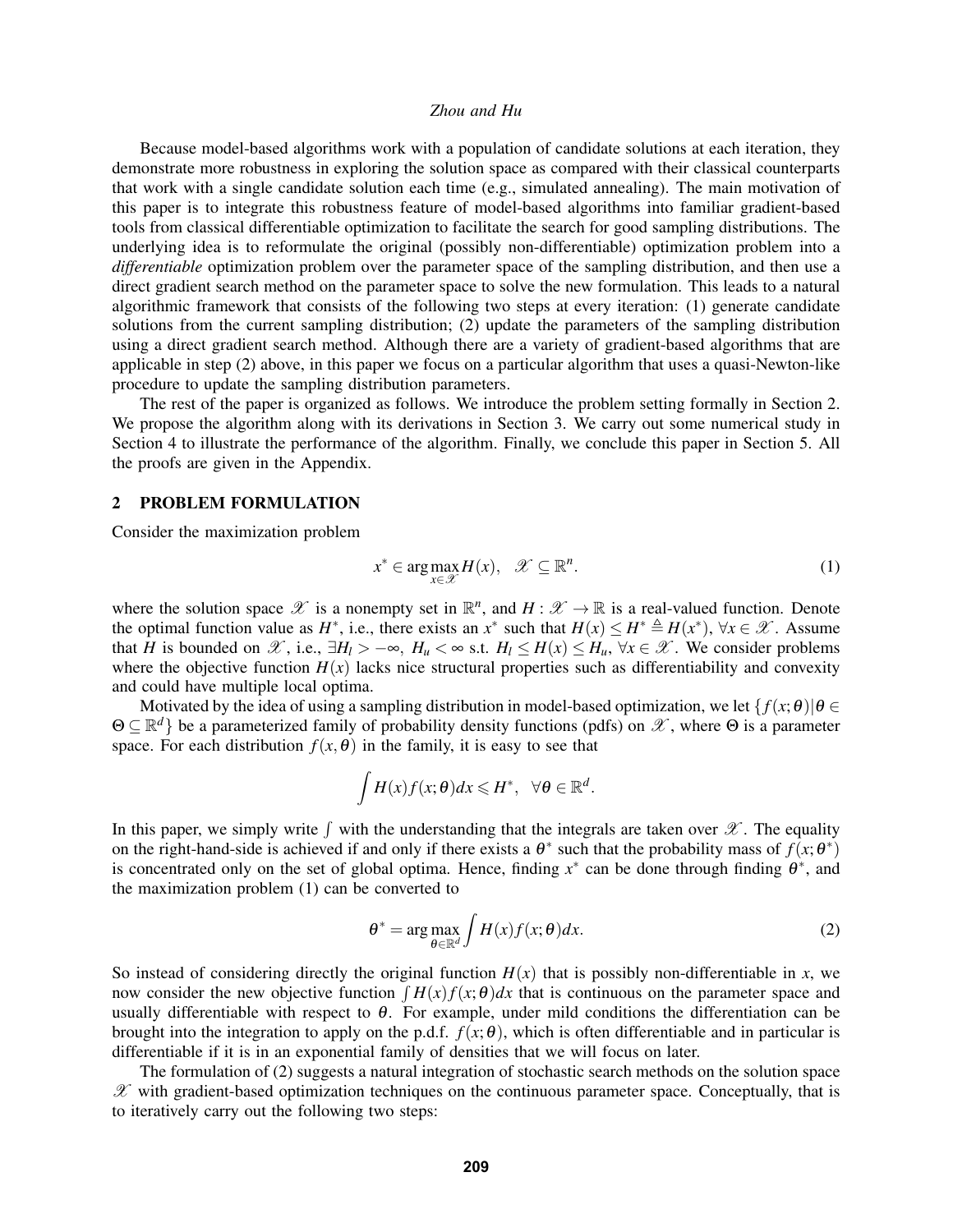- 1. Generate candidate solutions from  $f(x; \theta)$  on the solution space  $\mathscr{X}$ .
- 2. Use a gradient-based method for the problem (2) to update the parameter  $\theta$ .

The motivation is to speed up stochastic search with a guidance on the parameter space, and hence combine the advantages of both methods: the fast convergence of gradient-based methods and the global exploration of stochastic search methods. Even though problem (2) may be non-convex and multi-modal in  $\theta$ , the sampling from the entire original space  $\mathscr X$  compensates the local exploitation along the gradient on the parameter space. In fact, our algorithm developed later will automatically adjust the magnitude of the gradient step on the parameter space according to the global information, i.e., our belief about the promising regions of the solution space.

For algorithmic development later, we introduce a shape function  $S_{\theta} : \mathbb{R} \to \mathbb{R}^+$ , where the subscript  $\theta$ signifies the possible dependence of the shape function on the parameter  $\theta$ . The function  $S_{\theta}$  satisfies the following conditions:

- (a)  $S_{\theta}(y)$  is upper bounded for bounded *y* and nondecreasing in *y*;<br>(b) The set of optimal solutions  $\{\arg \max_{x \in \mathcal{X}} S_{\theta}(H(x))\}$  is equal
- The set of optimal solutions { $\arg \max_{x \in \mathcal{X}} S_{\theta}(H(x))$ } is equal to { $\arg \max_{x \in \mathcal{X}} H(x)$ }, the set of optimal solutions of the original problem (1).

Therefore, solving (1) is equivalent to solving the following problem

$$
x^* = \arg\max_{x \in \mathcal{X}} S_{\theta}(H(x)).
$$
\n(3)

The main reason of introducing the shape function  $S_{\theta}$  is to ensure nonnegativity of the objective function  $S_{\theta}(H(x))$  under consideration.

For an arbitrary but fixed  $\theta' \in \mathbb{R}^d$ , define the function

$$
L(\theta; \theta') \triangleq \int S_{\theta'}(H(x)) f(x; \theta) dx.
$$

According to the conditions on  $S_{\theta}$ , it always holds that

$$
0 < L(\theta; \theta') \leq S_{\theta'}(H^*) \quad \forall \, \theta,
$$

and the equality is achieved if there exist a  $\theta^*$  such that the probability mass of  $f(x; \theta^*)$  is concentrated only on the set of global optima. Therefore, problem (3) and thus problem (1) can be converted to finding  $\theta^*$  that solves the following maximization problem:

$$
\theta^* = \arg \max_{\theta \in \mathbb{R}^d} L(\theta; \theta'). \tag{4}
$$

Same as problem (2),  $L(\theta; \theta')$  may be nonconvex and multi-modal in  $\theta$ .

#### 3 GRADIENT-BASED ADAPTIVE STOCHASTIC SEARCH

Following the formulation in the previous section, we propose a stochastic search algorithm that carries out the following two steps at each iteration: let  $\theta_k$  be the parameter obtained at the  $k^{th}$  iteration,

- 1. Generate candidate solutions from  $f(x; \theta_k)$ .
- 2. Update the parameter to  $\theta_{k+1}$  using a quasi-Newton iteration for  $\max_{\theta} L(\theta; \theta_k)$ .

### 3.1 Derivation

We first derive the expressions for the gradient and Hessian of  $L(\theta; \theta')$ . Assuming it is easy to draw samples from  $f(x; \theta)$ , then the main obstacle is to find expressions of the gradient and Hessian of  $L(\theta; \theta_k)$  that can be nicely estimated using the samples from  $f(x; \theta)$ . To overcome this obstacle, we choose  $\{f(x; \theta)\}\)$  to be an exponential family of densities defined as below.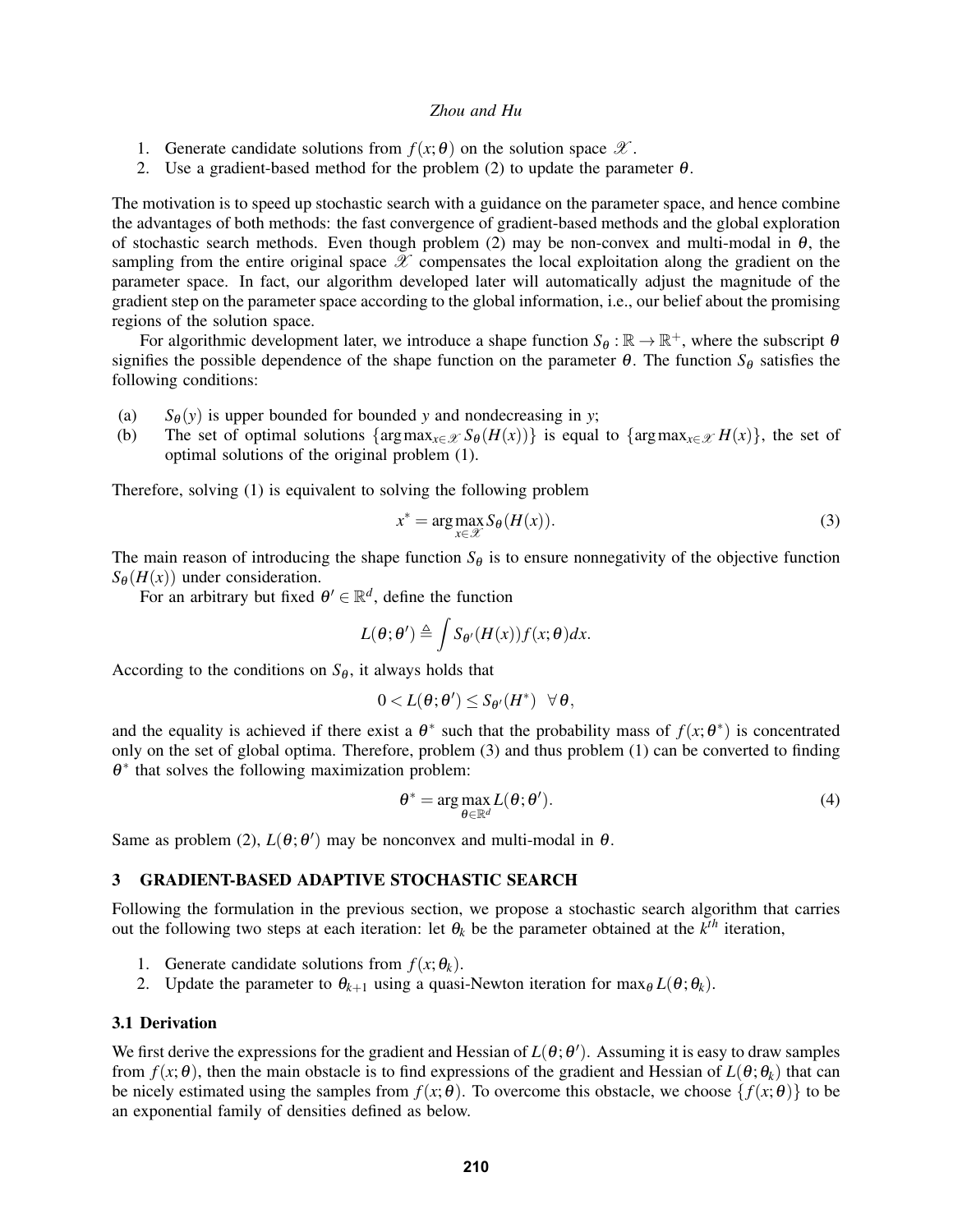**Definition 1** Suppose  $\Theta$  is an open subset in  $\mathbb{R}^d$ . A family  $\{f(x;\theta): \theta \in \Theta\}$  is an exponential family of densities if it satisfies

$$
f(x; \theta) = \exp\{\theta^T T(x) - \phi(\theta)\}, \quad \phi(\theta) = \ln\{\int \exp(\theta^T T(x))dx\}.
$$
 (5)

where  $T(x) = [T_1(x), T_2(x), \ldots, T_d(x)]^T$  is the vector of sufficient statistics, and  $\theta = [\theta_1, \theta_2, \ldots, \theta_d]^T$  is the vector of natural parameters.

**Proposition** 1 Assume that for any fixed  $\theta'$ ,  $\theta \mapsto L(\theta; \theta')$  is twice differentiable, and the differentiation is interchangeable with the integration in  $L(\theta; \theta')$ . If  $f(x; \theta)$  is in an exponential family of densities, then

$$
\nabla_{\theta} L(\theta; \theta') = E_{\theta}[S_{\theta'}(H(X))T(X)] - E_{\theta}[S_{\theta'}(H(X))]E_{\theta}[T(X)],
$$
  
\n
$$
\nabla_{\theta}^{2} L(\theta; \theta') = E_{\theta}[S_{\theta'}(H(X))(T(X) - E_{\theta}[T(X)])(T(X) - E_{\theta}[T(X)])^{T}] - \text{Var}_{\theta}[T(X)]E_{\theta}[S_{\theta'}(H(X))].
$$

*Proof.* Please see Appendix.

Notice that if we were to use Newton's method to update the parameter  $\theta$ , the Hessian  $\nabla^2_{\theta}L(\theta;\theta')$ is not necessarily negative semidefinite to ensure the parameter updating is along the ascent direction of  $L(\theta; \theta')$ , so we need some stabilization scheme. One way is to approximate the Hessian by the second term on the right-hand-side with a small perturbation, i.e.,  $-(\text{Var}_{\theta}[T(X)] + \varepsilon I)E_{\theta}[S_{\theta'}(H(X))]$ , which is always negative definite. Thus, the parameter  $\theta$  could be updated according to the following iteration

$$
\theta_{k+1} = \theta_k + \alpha_k ((\text{Var}_{\theta_k}[T(X)] + \varepsilon I) E_{\theta_k}[S_{\theta_k}(H(X))])^{-1} \nabla_{\theta} L(\theta_k; \theta_k),
$$
  
\n
$$
= \theta_k + \alpha_k (\text{Var}_{\theta_k}[T(X)] + \varepsilon I)^{-1} \left( \frac{E_{\theta_k}[S_{\theta_k}(H(X))T(X)]}{E_{\theta_k}[S_{\theta_k}(H(X))]} - E_{\theta_k}[T(X)] \right),
$$
(6)

where  $\alpha_k > 0$  is the step size, and  $E_{\theta_k}$  and  $Var_{\theta_k}$  denote the expectation and variance taken with respect to  $f(\cdot;\theta_k)$ , respectively. Define a density function

$$
p(x; \theta) \triangleq \frac{S_{\theta}(H(x))f(x; \theta)}{\int S_{\theta}(H(x))f(x; \theta)dx} = \frac{S_{\theta}(H(x))f(x; \theta)}{L(\theta; \theta)}.
$$
(7)

 $\Box$ 

Then (6) can be rewritten as

$$
\theta_{k+1} = \theta_k + \alpha_k (\text{Var}_{\theta_k}[T(X)] + \varepsilon I)^{-1} \left( E_{p_k}[T(X)] - E_{\theta_k}[T(X)] \right),\tag{8}
$$

where  $E_{p_k}$  denotes the expectation with respect to  $p(\cdot;\theta_k)$ .

In the updating equation (8), the term  $E_{\theta_k}[S_{\theta_k}(H(X))]^{-1}$  is absorbed into  $\nabla_{\theta}L(\theta_k;\theta_k)$ , so we obtain a scale-free term  $(E_{p_k}[T(X)] - E_{\theta_k}[T(X)])$  that is not subject to the scaling of the function value of  $S_{\theta_k}(H(x))$ . It would be nice to have such a scale-free gradient so that we can employ other gradient-based methods more easily besides the above specific choice of a quasi-Newton method. Towards this direction, we consider a further transformation of the maximization problem (4) by letting

$$
l(\theta; \theta') = \ln L(\theta; \theta').
$$

Since  $\ln : R^+ \to R$  is a strictly increasing function, the maximization problem (4) is equivalent to

$$
\theta^* = \arg\max_{\theta \in \mathbb{R}^d} l(\theta; \theta'). \tag{9}
$$

The gradient and the Hessian of  $l(\theta; \theta')$  are given in the following proposition.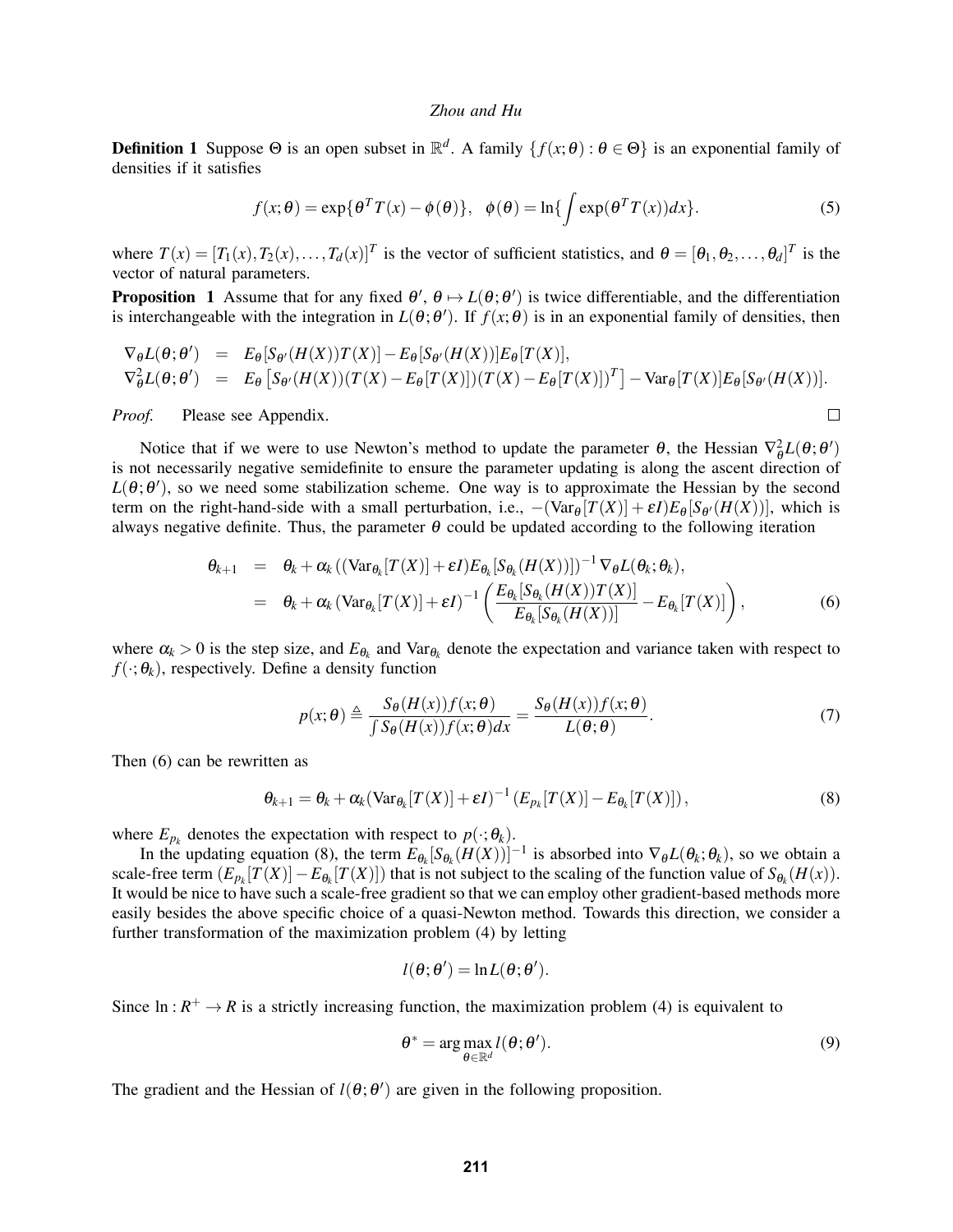**Proposition** 2 Assume that for any fixed  $\theta'$ ,  $\theta \mapsto l(\theta; \theta')$  is twice differentiable, and the differentiation is interchangeable with the integration in  $l(\theta; \theta')$ . If  $f(x; \theta)$  is in an exponential family of densities, then

$$
\nabla_{\theta} l(\theta; \theta')|_{\theta = \theta'} = E_{p(\cdot; \theta')} [T(X)] - E_{\theta'} [T(X)],
$$
  

$$
\nabla_{\theta}^2 l(\theta; \theta')|_{\theta = \theta'} = \text{Var}_{p(\cdot; \theta')} [T(X)] - \text{Var}_{\theta'} [T(X)],
$$

where  $p(\cdot; \theta')$  is as defined in (7).

*Proof.* Please see Appendix.

Similarly as before, noticing that the Hessian  $\nabla^2_{\theta} l(\theta'; \theta')$  is not necessarily negative definite to ensure the parameter updating is along the ascent direction of  $l(\theta; \theta')$ , we approximate the Hessian by the slightly perturbed second term in  $\nabla_{\theta}^2 l(\theta'; \theta')$ , i.e.,  $-(\text{Var}_{\theta'}[T(X)] + \varepsilon I)$ . Then by setting

$$
\theta_{k+1} = \theta_k + \alpha_k \left( \text{Var}_{\theta_k} [T(X)] + \varepsilon I \right)^{-1} \nabla_{\theta} l(\theta_k),
$$

we again obtain exactly the same updating equation (8) for  $\theta$ . The difference from (6) is that the gradient  $\nabla_{\theta} l(\theta; \theta')$  is a scale-free term, and hence can be used in other gradient-based methods with easier choices of the step size. From an algorithmic viewpoint, it is better to consider the optimization problem (9) on  $l(\theta; \theta')$  instead of the problem (4) on  $L(\theta; \theta')$ , even though both have the same global optima.

Although there are many ways to determine the positive definite matrix in front of the gradient in a quasi-Newton method, our choice of  $(\text{Var}_{\theta_k}[T(X)] + \varepsilon I)^{-1}$  is not arbitrary but based on some principle. Without considering the numerical stability and thus dropping the term  $\epsilon I$ , the term  $Var_{\theta}[T(X)] =$  $E[\nabla_{\theta} \ln f(X; \theta)(\nabla_{\theta} \ln f(X; \theta))^T] = E[-\nabla_{\theta}^2 \ln f(X; \theta)]$  is the Fisher information matrix, whose inverse provides a lower bound on the covariance matrix of an unbiased estimator of the parameter  $\theta$  (in the sense that the latter matrix subtracting the former one is a positive semi-definite matrix) (Rao 1945), leading to the fact that  $(\text{Var}_{\theta}[T(X)])^{-1}$  is the minimum-variance step size in stochastic approximation. Moreover, from the optimization perspective, the term  $(\text{Var}_{\theta}[T(X)])^{-1}$  relates the gradient search on the parameter space with the stochastic search on the solution space, and thus adaptively adjusts the updating of the sampling distribution to our belief about the promising regions of the solution space. To see this more easily, let us consider the special case  $T(x) = x$ . Then, a small value of  $(\text{Var}_{\theta}[X])^{-1}$  indicates that the sampling distribution  $f(\cdot; \theta)$  has a large variance (i.e., exploration dominates exploitation), so the algorithm is more conservative by allowing a small amount of update in  $\theta_k$ . On the other hand, a large value of  $(\text{Var}_{\theta}[X])^{-1}$ indicates that we are more confident about certain promising regions, so a large gradient step in updating  $\theta$  is taken.

### 3.2 Algorithm

We will use the Quasi-Newton scheme (8) to update the parameter  $\theta$  of the sampling distribution. In implementation, the term  $E_{p_k}[T(X)]$  is often not analytically available and needs to be estimated. Suppose  ${x_k^1, \ldots, x_k^{N_k}}$  are independent and identically distributed (i.i.d.) samples drawn from  $f(x; \theta_k)$ . Since

$$
E_{p_k}[T(X)] = E_{\theta_k}\left[T(X)\frac{p(X;\theta_k)}{f(X;\theta_k)}\right],
$$

we compute the weights  $\{w_k^i\}$  for the samples  $\{x_k^i\}$  according to

$$
w_k^i \propto \frac{p(x_k^i; \theta_k)}{f(x_k^i; \theta_k)} \propto S_{\theta_k}(H(x_k^i)), \quad i = 1, \dots, N_k,
$$
  

$$
\sum_{i=1}^N w_k^i = 1.
$$

 $\Box$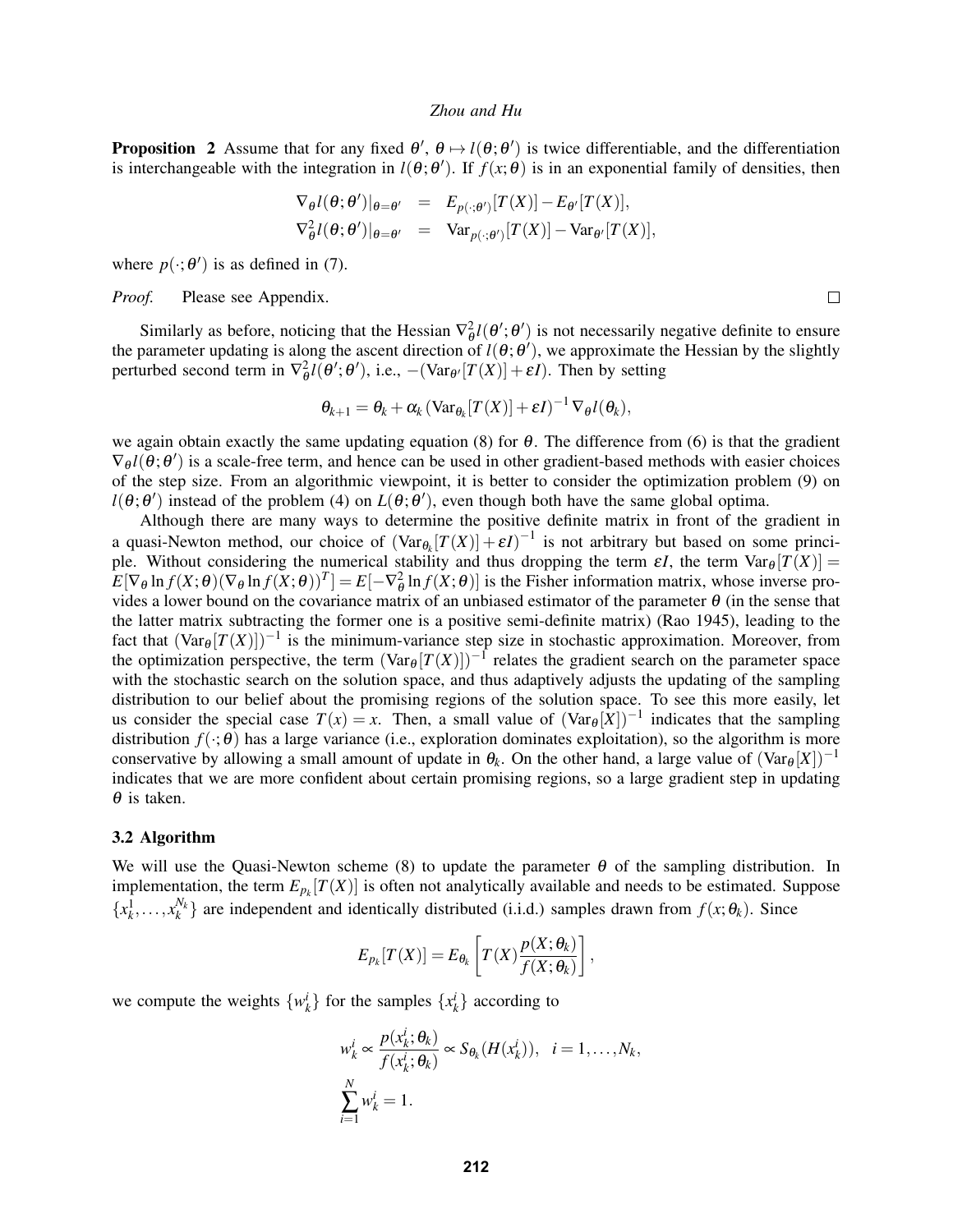Hence,  $E_{p_k}[T(X)]$  can be approximated by

$$
\widetilde{E}_{p_k}[T(X)] = \sum_{i=1}^{N_k} w_k^i T(x_k^i).
$$
\n(10)

Some forms of the function  $S_{\theta_k}(H(x))$  have to be approximated by samples as well. For example, if  $S_{\theta_k}(H(x))$  takes the form  $S_{\theta_k}(H(x)) = (H(x) - H_l)I\{H(x) \geq \gamma_{\theta_k}\}\,$ , where  $\gamma_{\theta}$  is the  $(1 - \rho)$ -quantile, then the quantile  $\gamma_{\theta_k}$  needs to be estimated by the sample quantile. In this case, we denote the approximation by  $S_{\theta_k}(H(x))$ , and evaluate the normalized weights according to

$$
\widehat{w}_k^i = \frac{\widehat{S}_{\theta_k}(H(x_k^i))}{\sum_{j=1}^{N_k} \widehat{S}_{\theta_k}(H(x_k^j))}, \quad i = 1, \ldots, N_k.
$$

Then the term  $E_{p_k}[T(X)]$  is approximated by

$$
\widehat{E}_{p_k}[T(X)] = \sum_{i=1}^{N_k} \widehat{w}_k^i T(x_k^i). \tag{11}
$$

The variance term  $Var_{\theta_k}[T(X)]$  is either not directly available or too complicated to compute analytically, so it also needs to be estimated by samples:

$$
\widehat{\text{Var}}_{\theta_k}[T(X)] = \frac{1}{N_k - 1} \sum_{i=1}^{N_k} T(x_k^i) T(x_k^i)^T - \frac{1}{N_k^2 - N_k} \left( \sum_{i=1}^{N_k} T(x_k^i) \right) \left( \sum_{i=1}^{N_k} T(x_k^i) \right)^T. \tag{12}
$$

The expectation term  $E_{\theta_k}[T(X)]$  can be evaluated analytically in most cases. For example, when  $\{f(\cdot;\theta_k)\}$ is chosen as the Gaussian family,  $E_{\theta_k}[T(X)]$  reduces to the mean and second moment of the Gaussian distribution.

Based on the above implementation of the updating scheme (8) for  $\theta$ , we propose the following algorithm, namely Gradient-based Adaptive Stochastic Search (GASS), for solving the maximization problem (1). Algorithm 1 Gradient-Based Adaptive Stochastic Search (GASS)

- 1. *Initialization:* choose an exponential family of densities  $\{f(\cdot;\theta)\}\$ , and specify a small positive constant  $\varepsilon$ , initial parameter  $\theta_0$ , sample size  $\{N_k\}$ , and step size  $\{\alpha_k\}$ . Set  $k = 0$ .
- 2. *Sampling:* draw samples  $x_k^i \stackrel{\text{iid}}{\sim} f(x; \theta_k), i = 1, 2, \dots, N_k$ .
- 3. *Estimation:* compute the normalized weights  $\hat{w}_k^i$  according to

$$
\widehat{w}_k^i = \frac{\widehat{S}_{\boldsymbol{\theta}_k}(H(\textit{\textbf{x}}_k^i))}{\sum_{j=1}^{N_k} \widehat{S}_{\boldsymbol{\theta}_k}(H(\textit{\textbf{x}}_k^j))},
$$

and then compute  $E_{p_k}[T(X)]$  and  $Var_{\theta_k}[T(X)]$  respectively according to (11) and (12).

4. *Updating:* update the parameter  $\theta$  according to

$$
\theta_{k+1} = \theta_k + \alpha_k (\widehat{\text{Var}}_{\theta_k}[T(X)] + \varepsilon I)^{-1} (\widehat{E}_{p_k}[T(X)] - E_{\theta_k}[T(X)]).
$$

5. *Stopping:* check if some stopping criterion is satisfied. If yes, stop and return the current best sampled solution; else, set  $k := k + 1$  and go back to step 2).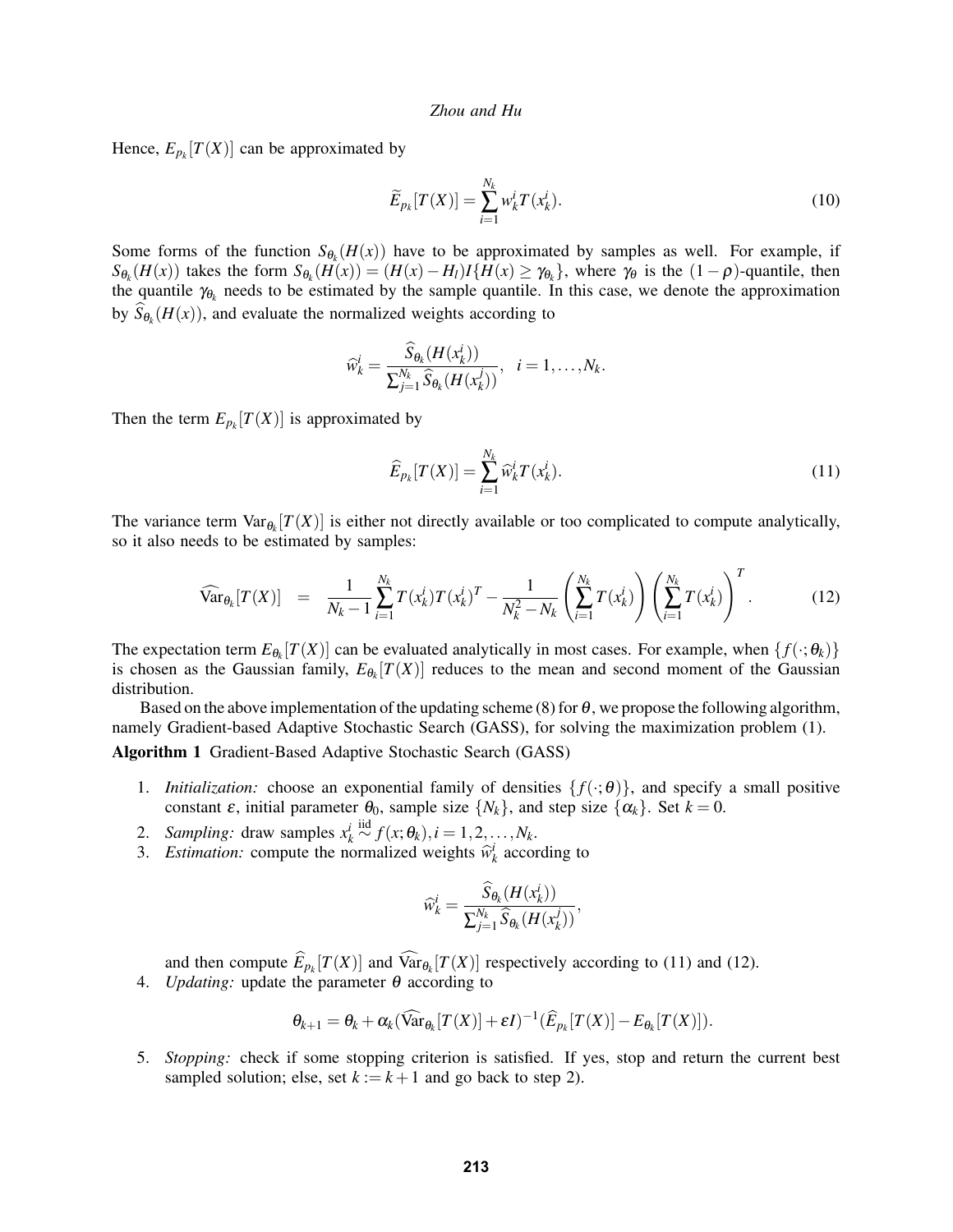In the above algorithm, at the  $k^{th}$  iteration candidate solutions are drawn from the sampling distribution  $f(\cdot;\theta_k)$ , and then are used to estimate the quantities in the updating equation for  $\theta$  so as to generate the next sampling distribution  $f(\cdot; \theta_{k+1})$ . For the ease of exposition, suppose  $T(X) = X$ , and then the term  $Var_{\theta_k}[T(X)]$  basically measures how widespread the candidate solutions are. Since the magnitude of the ascent step is determined by  $(\widehat{\text{Var}}_{\theta_k}[T(X)] + \varepsilon I)^{-1}$ , the algorithm takes smaller ascent steps to update  $\theta$ while the candidate solutions are more widely spread (i.e.,  $Var_{\theta_k}[X]$  is larger), and takes larger ascent steps while the candidate solutions are more concentrated (i.e.,  $\text{Var}_{\theta_k}[X]$  is smaller). It means that exploitation of the local structure is adapted to our belief about the promising regions of the solution space: we will be more conservative in exploitation if we are uncertain about where the promising regions are and more bold otherwise.

### 3.3 Accelerated GASS

GASS can be viewed as a stochastic approximation (SA) algorithm in searching the root of

$$
(\text{Var}_{\theta_k}[T(X)] + \varepsilon I)^{-1} \nabla_{\theta} l(\theta; \theta_k)|_{\theta = \theta_k} = 0.
$$

To improve the convergence rate of SA algorithms, Polyak (1990) and Ruppert (1991) first proposed to take the average of the  $\theta$  values generated by previous iterations, which is often referred to as Polyak (or Polyak-Ruppert) averaging. The original Polyak averaging technique is "offline", i.e., the averages are not fed back into the iterates of  $\theta$ , and hence the averages are not useful for guiding the stochastic search in our context. However, there is a variation, Polyak averaging with online feedback (c.f. pp. 75 - 76 in Kushner and Yin (2004)), which could also enhance the convergence rate of SA, although not as optimal as the original Polyak averaging. It can be applied to accelerate the convergence of GASS, i.e., the parameter  $\theta$  will be updated according to

$$
\theta_{k+1} = \theta_k + \alpha_k \left( \widehat{\text{Var}}_{\theta_k}[T(X)] + \varepsilon I \right)^{-1} (\widehat{E}_{p_k}[T(X)] - E_{\theta_k}[T(X)]) + \alpha_k c(\bar{\theta}_k - \theta_k), \tag{13}
$$

where the constant *c* is the feedback weight, and  $\bar{\theta}_k$  is the average

$$
\bar{\theta}_k = \frac{1}{k} \sum_{i=1}^k \theta_i,
$$

which can be calculated recursively by

$$
\bar{\theta}_k = \frac{k-1}{k} \bar{\theta}_{k-1} + \frac{\theta_k}{k}.
$$
\n(14)

With this parameter updating scheme, we propose the accelerated GASS algorithm as following. Algorithm 2 Gradient-based Adaptive Stochastic Search with Averaging (GASS avg) Same as Algorithm 1 except in step 4) the parameter updating follows (13) and (14).

## 4 NUMERICAL EXPERIMENTS

In this section, we test the proposed algorithms GASS and GASS avg on some benchmark continuous optimization problems selected from (Hu et al. 2007). To fit in the maximization framework where our algorithms are proposed, we consider the negative of those objective functions that are originally for minimization problems. The problems we consider are listed below with their dimensions in the parentheses.

(1) Griewank function (n=20): 
$$
H_1(x) = -\frac{1}{4000} \sum_{i=1}^n x_i^2 + \prod_{i=1}^n \cos\left(\frac{x_i}{\sqrt{i}}\right) - 1
$$
, where  $x^* = (0, \dots, 0)^T$ ,  $H^* = 0$ .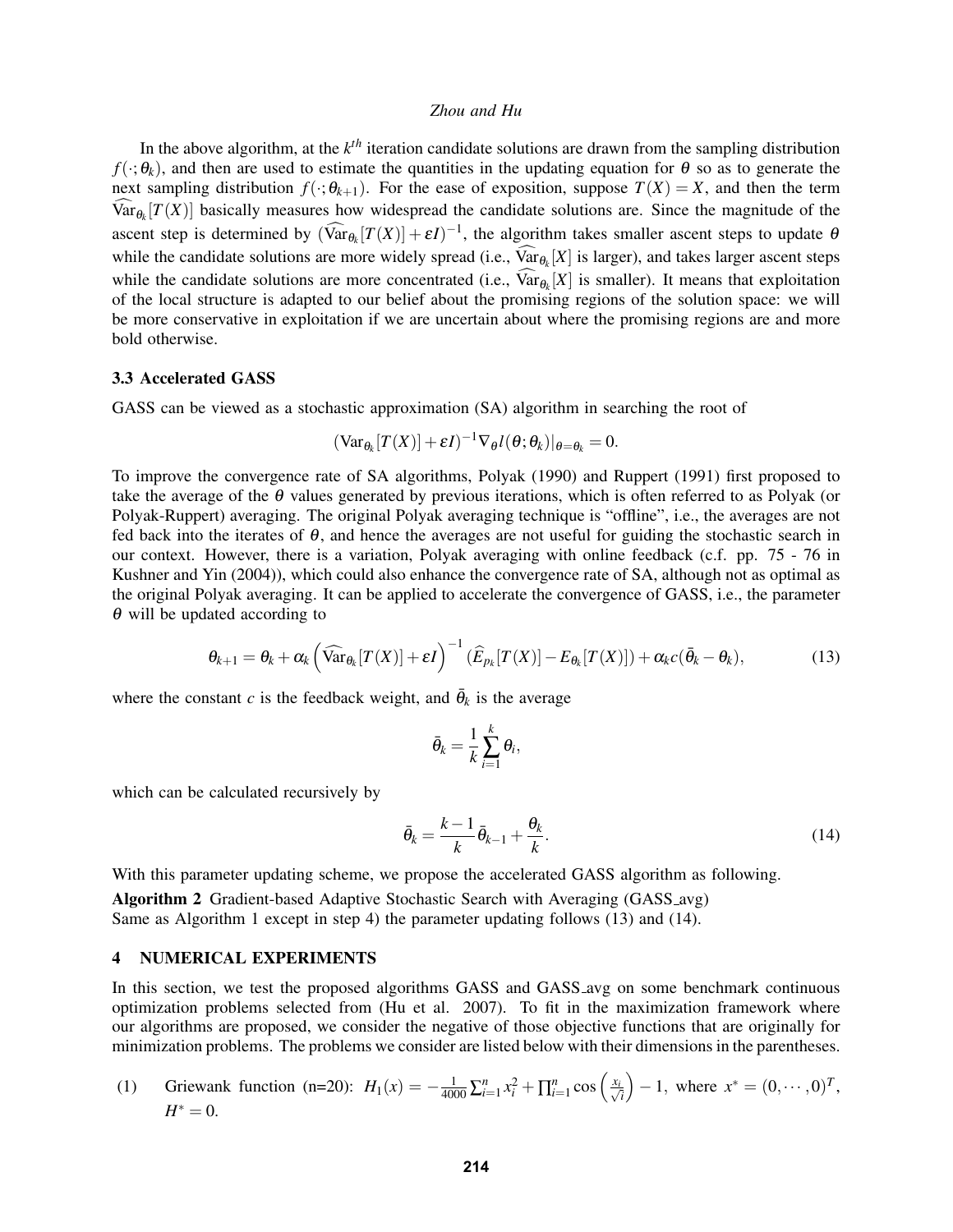- (2) Trigonometric function (n=20):  $H_2(x) = -\sum_{i=1}^n \left[ 8 \sin^2(7(x_i 0.9)^2) + 6 \sin^2(14(x_i 0.9)^2) + \cdots \right]$  $(x_i - 0.9)^2$  - 1, where  $x^* = (0.9, \cdots, 0.9)^T$ ,  $H^* = -1$ .
- (3) Powel singular function (n=20):  $H_3(x) = -\sum_{i=2}^{n-2} \left[ (x_{i-1} + 10x_i)^2 + 5(x_{i+1} x_{i+2})^2 + (x_i 2x_{i+1})^4 + \right]$  $10(x_{i-1} - x_{i+2})^4$  - 1, where  $x^* = (0, \dots, 0)^T$ ,  $H^* = -1$ .
- (4) Pintér's function (n=20):  $H_4(x) = -\left[\sum_{i=1}^n ix_i^2 + \sum_{i=1}^n 20i\sin^2(x_{i-1}\sin x_i x_i + \sin x_{i+1}) + \right]$  $\sum_{i=1}^{n} i \log_{10} (1 + i(x_{i-1}^2 - 2x_i + 3x_{i+1} - \cos x_i + 1)^2) - 1$ , where  $x^* = (0, \dots, 0)^T$ ,  $H^* = -1$ .

Specifically, Griewank  $(H_1)$  and Trigonometric  $(H_2)$  are multimodal problems with a large number of local optima, and the number of local optima increases exponentially with the problem dimension; Powel (*H*3) is a badly-scaled function; Pintér  $(H_4)$  is both multimodal and badly-scaled.

We compare the performance of GASS and GASS avg with two other algorithms: the latest version of the cross-entropy (CE) method, i.e., the modified CE based on stochastic approximation (Hu et al. 2012), and Model Reference Adaptive Search (MRAS) (Hu et al. 2007). We choose the shape function in GASS and GASS avg to be of the similar form as in the CE method or MRAS:

$$
S_{\theta_k}(H(x))=(H(x)-H_l)I\{H(x)\geq \gamma_{\theta_k}\},\
$$

where the  $(1-\rho)$ -quantile  $\gamma_{\theta_k}$  is estimated by the  $(1-\rho)$  sample quantile of the function values corresponding to all the candidate solutions generated at the  $k^{th}$  iteration. In all the four methods, we set  $\rho = 0.05$ , set the sample size  $N = 1000$ , and choose the parameterized exponential family of distributions  $f(x; \theta_k)$  to be multivariate normal distributions  $\mathcal{N}(\mu_k, \Sigma_k)$ , with the initial mean  $\mu_0$  generated randomly according to the uniform distribution on  $[-50, 50]^n$ , and the initial covariance matrix set to be  $\Sigma_0 = 2500 I_{n \times n}$ , where *n* is the dimension of the problem. We observe in numerical experiments that the performance of the algorithms is insensitive to the choice of the initial candidate solutions if the initial variance is large. In GASS and GASS avg, we use the step size  $\alpha_k = \frac{\alpha_0}{(k+A)^{\alpha}}$ , where  $\alpha_0$  reflects the initial step size, the constant A is used to keep the initial step size small and reduce the unstable behavior, and the parameter  $\alpha$  should be in  $(0,1]$ ; we set  $A = 50$ ,  $\alpha_0 = 10$ , and  $\alpha = 0.5$  for all the problems. In GASS avg, the feedback weight is  $c = 0.1$  for problems  $H_1$  and  $H_2$  and  $c = 0.02$  for  $H_3$  and  $H_4$ . In the modified CE method, we use the gain sequence  $\alpha_k = 5/(k+100)^{0.5}$ , which should be less than 1 for all *k*. In the implementation of MRAS, we use a smoothing parameter v when updating the parameter  $\theta_k$  of the exponential family of distributions; we set  $v = 0.2$  as suggested by Hu et al. (2007); the rest of the parameters in MRAS are set as follows:  $\varepsilon = 10^{-5}$ ,  $\lambda = 0.01$ , and  $r = 10^{-4}$ .

|                     |          | GASS                  |                                     | GASS_avg              |                                     | Modified CE           |                   | <b>MRAS</b>           |                   |
|---------------------|----------|-----------------------|-------------------------------------|-----------------------|-------------------------------------|-----------------------|-------------------|-----------------------|-------------------|
|                     | $H^*$    | $\bar{H}^*(std\_err)$ | $M_{\scriptscriptstyle\mathcal{F}}$ | $\bar{H}^*(std\_err)$ | $M_{\scriptscriptstyle\mathcal{F}}$ | $\bar{H}^*(std\_err)$ | $M_{\varepsilon}$ | $\bar{H}^*(std\_err)$ | $M_{\varepsilon}$ |
| Griewank $H_1$      | $\Omega$ | $0(3.75E-14)$         | 100                                 | $0(4.48E-15)$         | 100                                 | $0(4.22E-10)$         | 100               | $-0.034(0.0044)$      | $\overline{ }$    |
| Trigonometric $H_2$ | $-1$     | $-1(4.67E-13)$        | 100                                 | $-1(6.21E-13)$        | 100                                 | $-1(3.03E-12)$        | 100               | $-1.063(0.0216)$      | 90                |
| Powel $H_3$         | - 1      | $-1(3.19E-7)$         | 100                                 | $-1(9.9E-7)$          | 100                                 | $-1(1.18E-15)$        | 100               | $-1.0002(4.66E-6)$    | 100               |
| Pinter $H_4$        | - 1      | $-1.001(1.47E-5)$     | 100                                 | $-1.013(0.006)$       | 91                                  | $-1(2.23E-18)$        | 100               | $-1.101(0.0076)$      | $\sim$            |

Table 1: Comparison of GASS, GASS avg, Modified CE and MRAS.

In the experiments, we found the computation time of function evaluations dominates the time of other steps, so we compare the performance of the algorithms with respect to the total number of function evaluations, which is equal to the total number of samples. The average performance based on 100 independent runs for each method is shown in Table 1, where  $H^*$  is the true optimal function value;  $\bar{H}^*$  is the average of the function values returned by the 100 runs of an algorithm; *std err* is the standard error of these 100 function values;  $M_{\varepsilon}$  is the number of  $\varepsilon$ -optimal solutions out of 100 runs ( $\varepsilon$ -optimal solution is the solution such that  $H^* - \hat{H}^* \leq \varepsilon$ , where  $\hat{H}^*$  is the optimal function value returned by an algorithm). We consider  $\varepsilon = 10^{-2}$  for problem  $H_4$  and  $\varepsilon = 10^{-3}$  for all other problems. Fig. 1 shows the average (over the 100 runs) best value of  $H(\cdot)$  at current iteration versus the total number of samples generated so far.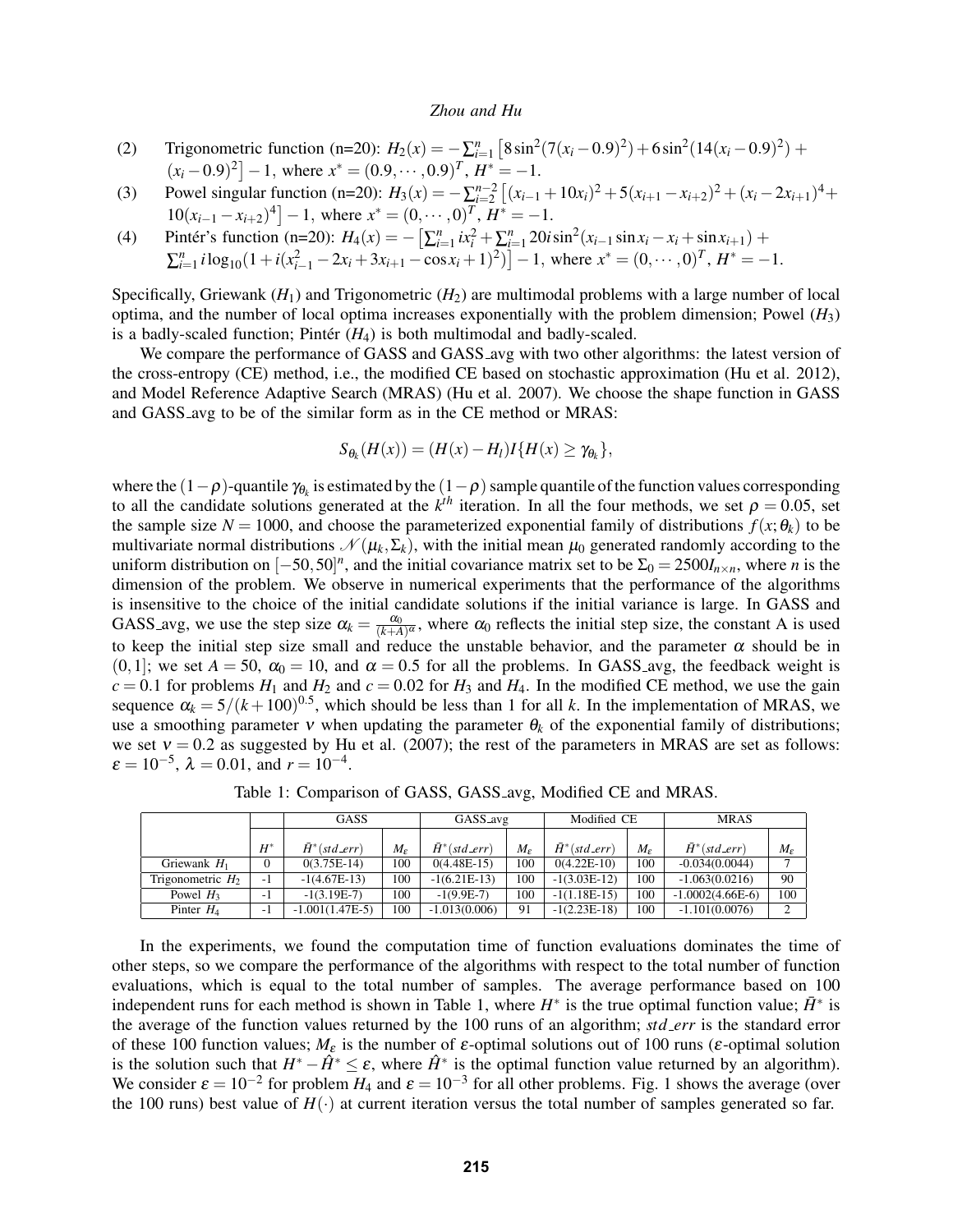



Figure 1: Comparison of GASS, GASS avg, Modified CE and MRAS.

From the results, GASS and modified CE find the  $\varepsilon$ -optimal solutions in all the 100 runs for all the problems; GASS\_avg finds all the  $\varepsilon$ -optimal solutions for  $H_1, H_2$ , and  $H_3$ ; MRAS only finds all the  $\varepsilon$ -optimal solutions for the badly-scaled problem *H*<sub>3</sub>. GASS avg always converges faster than GASS, verifying the effectiveness of the averaging of iterates with online feedback. Both GASS and GASS avg converge faster than MRAS on all the problems, and converge faster than the modified CE method on most problems except  $H_4$ .

## 5 CONCLUSION

In this paper, we introduced a new algorithm, Gradient-based Adaptive Stochastic Search (GASS), for solving general optimization problems with little structure. The algorithm generates candidate solutions from a parameterized sampling distribution over the feasible region, and uses a quasi-Newton-like iteration on the parameter space of the parameterized distribution to find improved sampling distributions. Thus, the algorithm enjoys the fast convergence speed of classical gradient search methods while retaining the robustness feature of model-based optimization methods. We further developed an accelerated version of GASS (GASS avg), relying on the Polyak avaraging technique with online feedback. Our preliminary numerical experiments show that both GASS and GASS avg work very well on several benchmark problems.

## ACKNOWLEDGMENTS

This work was supported by the National Science Foundation under Grants ECCS-0901543, CMMI-1130273, CMMI-0900332, CMMI-1130761, and by the Air Force Office of Scientific Research under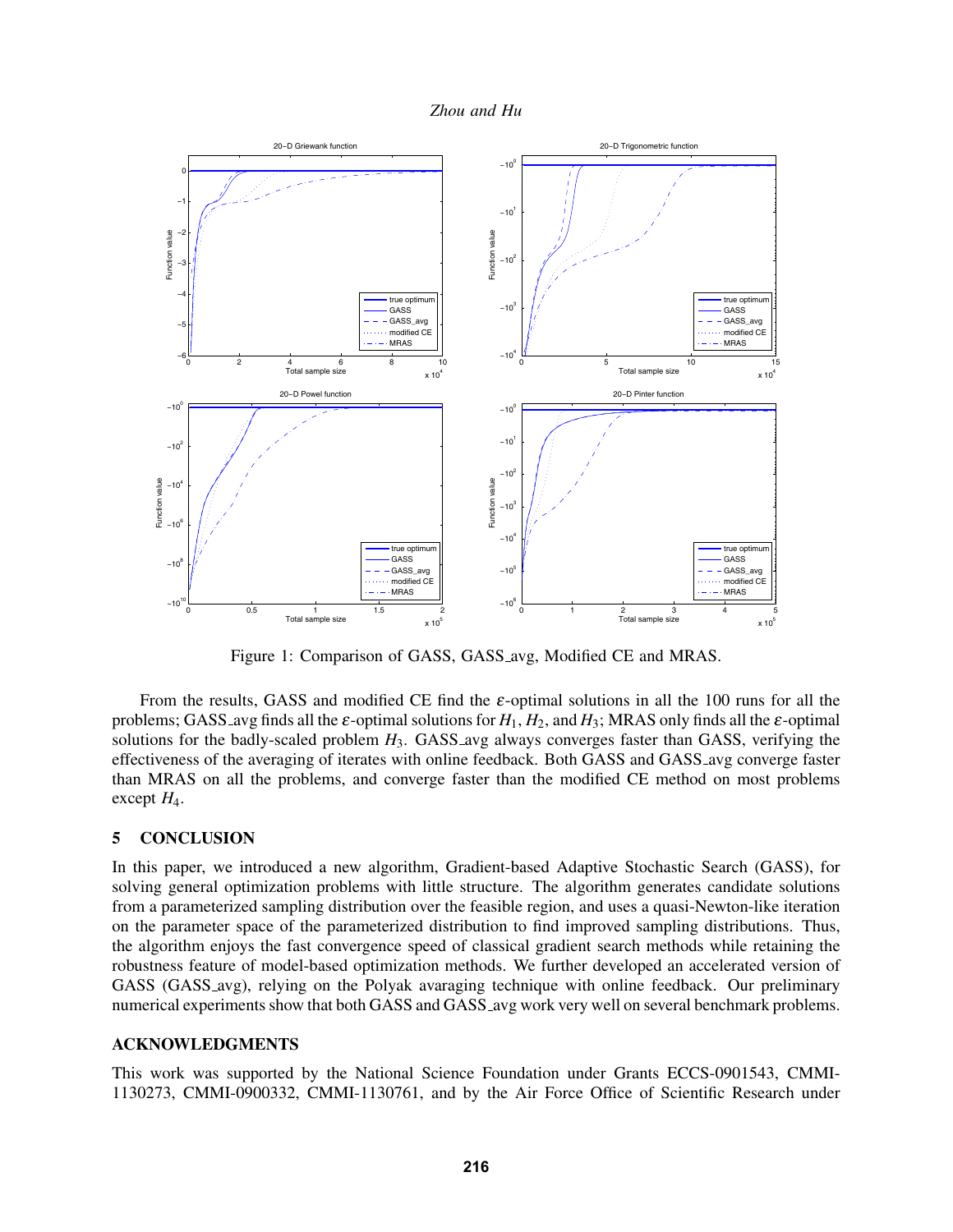Grants FA95501010340 and FA9550-12-1-0250. We are grateful to Xi Chen, a graduate student in the Department of Industrial & Enterprise Systems Engineering at UIUC, for her help with conducting the numerical experiments in Section 4.

# A APPENDIX

**Proof of Proposition 1.** Consider the gradient of  $L(\theta; \theta')$  with respect to  $\theta$ ,

$$
\nabla_{\theta}L(\theta; \theta') = \int S_{\theta'}(H(x)) \nabla_{\theta}f(x; \theta) dx
$$
  
\n
$$
= \int S_{\theta'}(H(x)) f(x; \theta) \nabla_{\theta} \ln f(x; \theta) dx
$$
  
\n
$$
= E_{\theta} [S_{\theta'}(H(X)) \nabla_{\theta} \ln f(X; \theta)].
$$
\n(15)

Consider the Hessian of  $L(\theta; \theta')$  with respect to  $\theta$ ,

$$
\nabla_{\theta}^{2} L(\theta; \theta') = \int S_{\theta'}(H(x)) \nabla_{\theta}^{2} f(x; \theta) dx
$$
  
\n
$$
= \int S_{\theta'}(H(x)) f(x; \theta) \nabla_{\theta}^{2} \ln f(x; \theta) dx + \int S_{\theta'}(H(x)) \nabla_{\theta} \ln f(x; \theta) \nabla_{\theta} f(x; \theta)^{T} dx
$$
  
\n
$$
= E_{\theta} [S_{\theta'}(H(X)) \nabla_{\theta}^{2} \ln f(X; \theta)] + E_{\theta} [S_{\theta'}(H(X)) \nabla_{\theta} \ln f(x; \theta) \nabla_{\theta} \ln f(x; \theta)^{T}], \qquad (16)
$$

where the last equality follows from the fact that  $\nabla_{\theta} f(x; \theta) = f(x; \theta) \nabla_{\theta} \ln f(x; \theta)$ . Furthermore, if  $f(x; \theta) =$  $\exp{\{\theta^T T(x) - \phi(\theta)\}}$ , we have

$$
\nabla_{\theta} \ln f(x; \theta) = \nabla_{\theta} \left( \theta^T T(x) - \ln \int \exp(\theta^T T(x)) dx \right)
$$
  
\n
$$
= T(x) - \frac{\int \exp(\theta^T T(x)) T(x) dx}{\int \exp(\theta^T T(x)) dx}
$$
  
\n
$$
= T(x) - E_{\theta}[T(X)]. \tag{17}
$$

Plugging (17) into (15) yields

$$
\nabla_{\theta}L(\theta;\theta') = E_{\theta}[S_{\theta'}(H(X))T(X)] - E_{\theta}[S_{\theta'}(H(X))]E_{\theta}[T(X)].
$$

Differentiating (17) with respect to  $\theta$ , we obtain

$$
\nabla_{\theta}^{2} \ln f(x; \theta) = -\frac{\int \exp(\theta^{T} T(x)) T(x) T(x)^{T} dx}{\int \exp(\theta^{T} T(x)) dx} \n+ \frac{\int \exp(\theta^{T} T(x)) T(x) dx (\int \exp(\theta^{T} T(x)) T(x) dx)^{T}}{(\int \exp(\theta^{T} T(x)) dx)^{2}} \n= -E_{\theta}[T(X) T(X)^{T}] + E_{\theta}[T(X)] E_{\theta}[T(X)]^{T} \n= -Var_{\theta}[T(X)].
$$
\n(18)

Plugging (17) and (18) into (16) yields

$$
\nabla_{\theta}^{2} L(\theta; \theta') = E_{\theta}[S_{\theta'}(H(X))(T(X) - E_{\theta}[T(X)])(T(X) - E_{\theta}[T(X)])^{T}] - \text{Var}_{\theta}[T(X)]E_{\theta}[S_{\theta'}(H(X))].
$$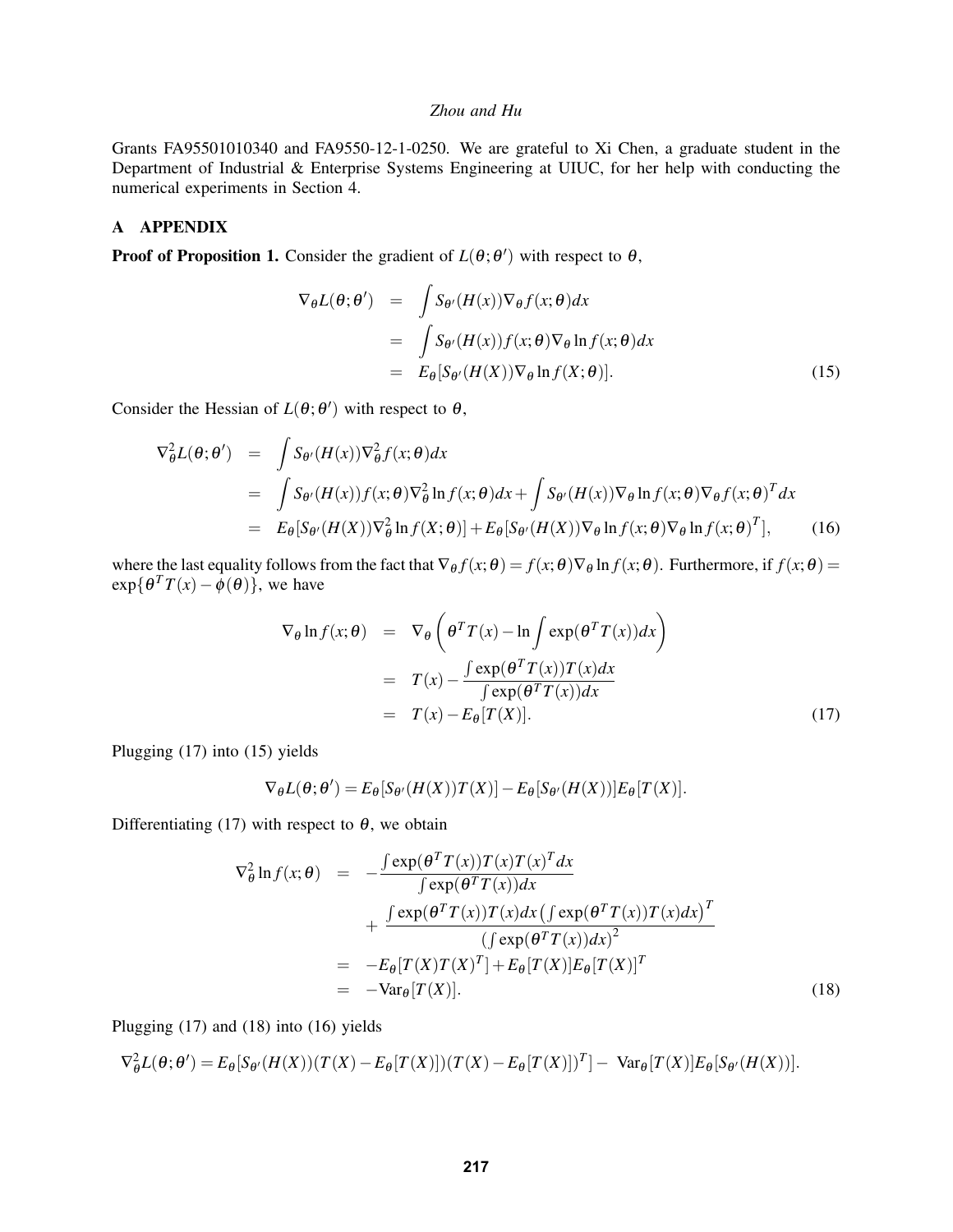**Proof of Proposition 2.** Consider the gradient of  $l(\theta; \theta')$  with respect to  $\theta$ ,

$$
\nabla_{\theta}l(\theta;\theta')|_{\theta=\theta'} = \frac{\nabla_{\theta}L(\theta;\theta')}{L(\theta;\theta')}\Big|_{\theta=\theta'}\n= \frac{\int S_{\theta'}(H(x))f(x;\theta)\nabla_{\theta}\ln f(x;\theta)dx}{L(\theta;\theta')}\Big|_{\theta=\theta'}\n= E_{p(\cdot;\theta')}[\nabla_{\theta}\ln f(X;\theta')].
$$
\n(19)

Differentiating (19) with respect to  $\theta$ , we obtain the Hessian

$$
\nabla_{\theta}^{2} l(\theta; \theta')|_{\theta = \theta'} = \frac{\int S_{\theta'}(H(x)) f(x; \theta) \nabla_{\theta}^{2} \ln f(x; \theta) dx}{L(\theta; \theta')} + \frac{\int S_{\theta'}(H(x)) \nabla_{\theta} \ln f(x; \theta) (\nabla_{\theta} f(x; \theta))^{T} dx}{L(\theta; \theta')} ...
$$

$$
-\frac{(\int S_{\theta'}(H(x)) f(x; \theta) \nabla_{\theta} \ln f(x; \theta) dx)(\nabla_{\theta} L(\theta; \theta'))^{T}}{L(\theta; \theta')^{2}}|_{\theta = \theta'}
$$

Using  $\nabla_{\theta} f(x; \theta) = f(x; \theta) \nabla_{\theta} \ln f(x; \theta)$  in the second term on the right-hand-side, the above expression can be written as

$$
\nabla_{\theta}^{2} l(\theta; \theta')|_{\theta = \theta'} = E_{p(\cdot; \theta')} [\nabla_{\theta}^{2} \ln f(X; \theta')] + E_{p(\cdot; \theta')} [\nabla_{\theta'} \ln f(X; \theta') (\nabla_{\theta'} \ln f(X; \theta'))^{T}]
$$
  
\n
$$
- E_{p(\cdot; \theta')} [\nabla_{\theta} \ln f(X; \theta')] E_{p(\cdot; \theta')} [\nabla_{\theta} \ln f(X; \theta')]^{T}
$$
  
\n
$$
= E_{p(\cdot; \theta')} [\nabla_{\theta}^{2} \ln f(X; \theta')] + \text{Var}_{p(\cdot; \theta')} [\nabla_{\theta} \ln f(X; \theta')]. \tag{20}
$$

Furthermore, if  $f(x; \theta) = \exp{\lbrace \theta^T T(x) - \phi(\theta) \rbrace}$ , plugging (17) into (19) yields

$$
\nabla_{\theta} l(\theta; \theta')|_{\theta = \theta'} = E_{p(\cdot; \theta')}[T(X)] - E_{\theta'}[T(X)],
$$

and plugging (17) and (18) into (20) yields

$$
\nabla_{\theta}^{2} l(\theta; \theta')|_{\theta = \theta'} = \text{Var}_{p(\cdot; \theta')}[T(X)] - \text{Var}_{\theta'}[T(X)].
$$

### **REFERENCES**

- Dorigo, M., and C. Blum. 2005. "Ant Colony Optimization Theory: a Survey". *Theoretical Computer Science* 344:243 – 278.
- Dorigo, M., and L. Gambardella. 1997. "Ant Colony System: A Cooperative Learning Approach to the Traveling Salesman Problem". *IEEE Transactions on Evolutionary Computation* 1:53 – 66.
- Glover, F. W. 1990. "Tabu Search: A Tutorial". *Interfaces* 20:74 94.
- Goldberg, D. E. 1989. *Genetic Algorithms in Search, Optimization and Machine Learning*. Boston, MA: Addison-Wesley Longman Publishing Co., Inc.
- Hu, J., M. C. Fu, and S. I. Marcus. 2007. "A Model Reference Adaptive Search Method for Global Optimization". *Operations Research* 55:549–568.
- Hu, J., P. Hu, and H. Chang. 2012. "A Stochastic Approximation Framework for a Class of Randomized Optimization Algorithms". *IEEE Transactions on Automatic Control* 57 (1): 165 – 178.
- Kirkpatrick, S., C. D. Gelatt, and J. M. P. Vecchi. 1983. "Optimization by Simulated Annealing". *Science* 220:671–680.
- Kushner, H. J., and G. G. Yin. 2004. *Stochastic Approximation Algorithms and Applications*. 2nd ed. New York, NY: Springer-Verlag.
- Larranaga, P., R. Etxeberria, J. A. Lozano, and J. M. Pena. 1999. "Optimization by learning and simulation of Bayesian and Gaussian networks". Technical Report EHU-KZAA-IK-4/99, Department of Computer Science and Artificial Intelligence, University of the Basque Country.